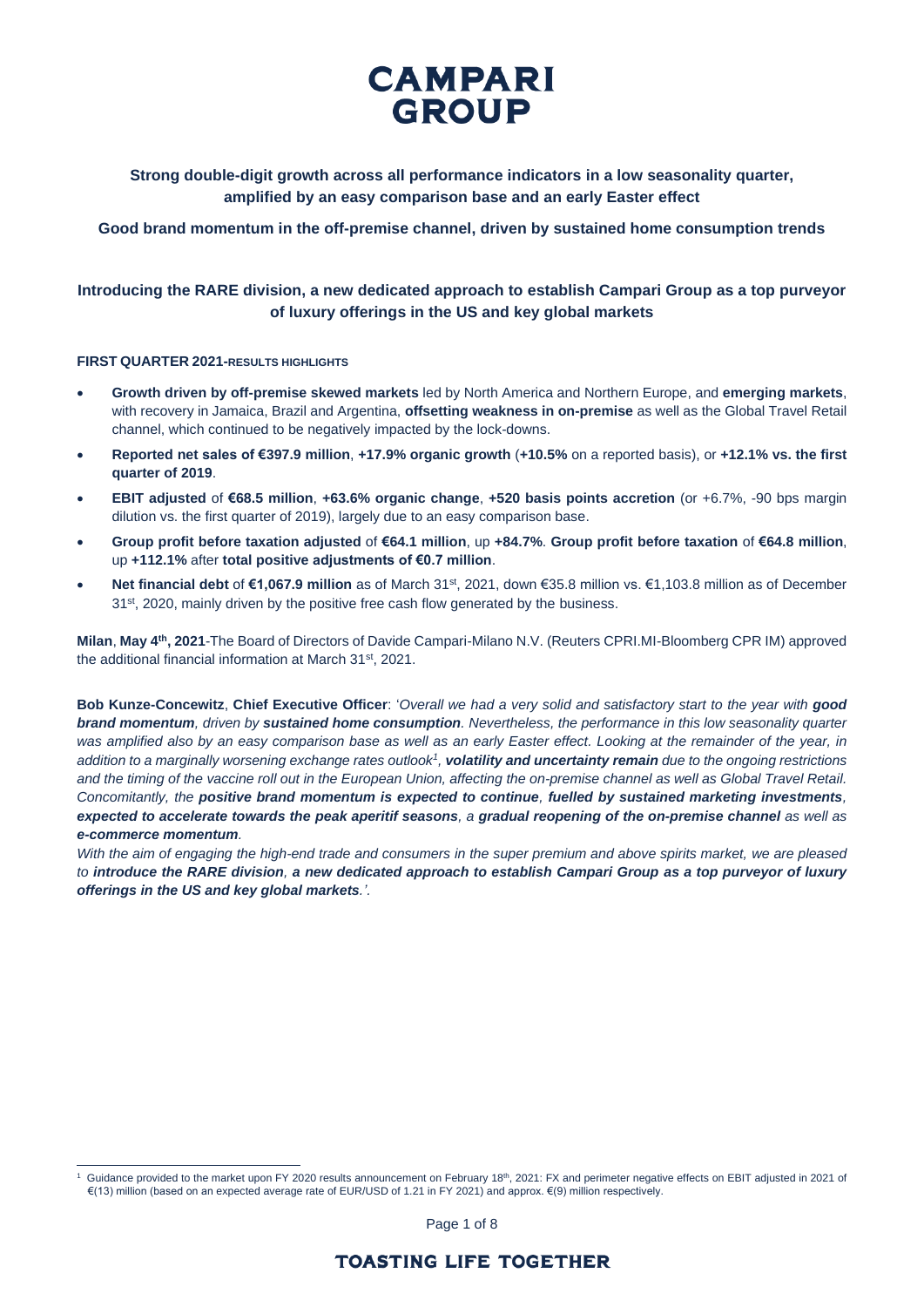

#### **SUMMARY FINANCIAL INFORMATION FOR THE THREE MONTHS ENDED 31 MARCH 2021**

|                                                    | Q1 2021            | Q1 2020            | <b>Reported</b> | Organic | <b>Perimeter</b> | <b>Forex</b> | Organic<br>change |
|----------------------------------------------------|--------------------|--------------------|-----------------|---------|------------------|--------------|-------------------|
|                                                    | $\epsilon$ million | $\epsilon$ million | Change          | change  | impact           | Impact       | Vs. Q1 2019       |
| <b>Net sales</b>                                   | 397.9              | 360.2              | 10.5%           | 17.9%   | $-0.8%$          | $-6.6%$      | 12.1%             |
| Gross margin                                       | 231.6              | 209.0              | 10.8%           | 17.5%   | $-0.2%$          | $-6.5%$      | 7.2%              |
| % on sales                                         | 58.2%              | 58.0%              |                 |         |                  |              |                   |
| <b>EBIT adjusted</b>                               | 68.5               | 47.9               | 43.1%           | 63.6%   | $-7.6%$          | $-13.0%$     | 6.7%              |
| % on sales                                         | 17.2%              | 13.3%              |                 |         |                  |              |                   |
| <b>EBIT</b>                                        | 66.4               | 42.3               | 56.8%           |         |                  |              |                   |
| <b>Group profit</b><br>before taxation<br>adjusted | 64.1               | 34.7               | 84.7%           |         |                  |              |                   |
| <b>Group profit</b><br>before taxation             | 64.8               | 30.6               | 112.1%          |         |                  |              |                   |
| <b>EBITDA</b> adjusted                             | 87.6               | 67.5               | 29.9%           | 45.4%   | $-4.8%$          | $-10.8%$     | 7.0%              |
| % on sales                                         | 22.0%              | 18.7%              |                 |         |                  |              |                   |
| <b>EBITDA</b>                                      | 85.5               | 61.9               | 38.1%           |         |                  |              |                   |
| Net financial debt<br>at the end of the<br>period* | 1,067.9            |                    |                 |         |                  |              |                   |

\*Net financial position as of 31<sup>st</sup> December 2020 equal to  $\epsilon$ 1,103.8 million.

#### **REVIEW OF CONSOLIDATED SALES FOR THE FIRST QUARTER 2021 RESULTS<sup>2</sup>**

**Group sales** totalled **€397.9 million**, up +10.5% on a reported basis or **+17.9% in organic terms**. If compared to the first quarter of 2019, which represents the unaffected base with regards to the Covid-19 impact, the organic growth was +12.1%.

**The perimeter** effect was **-0.8%**, and **FX effect** was **-6.6%** mainly driven by the devaluation of US Dollar and emerging markets currencies.

#### Analysis of **organic change by geography**:

- Sales in the **Americas** (49.6% of total Group sales) were up organically by **+20.5%** (or +20.0% vs. the first quarter of 2019). The **Group's largest market**, **the US**, showed an **overall very positive performance** of **+15.0%** (or +16.9% vs. the first quarter of 2019), thanks to continued outperformance of Espolòn, Wild Turkey and the Jamaican rums as well as shipment recovery in Grand Marnier and SKYY Vodka. The aperitifs (Aperol and Campari) declined due to a tough comparison base in connection with advanced shipments in the first quarter of 2020 ahead of price increases in the second quarter of 2020, further challenged by the on-premise restrictions. Brand momentum in the off-premise remains strong, despite the tough comparison base with the previous year's performance boosted by pantry loading at the beginning of the pandemic. The **off-premise sell-out for the Group's portfolio was up +14.0% in value** in the first three months of 2021, growing approximately 1.3 times faster than the overall market. **E-commerce continued to deliver solid growth**, up by triple digits in the first quarter 2021<sup>3</sup>. Jamaica registered an overall positive growth (+33.9%) against an easy comparison base. **Canada** grew by **+28.2%**. **South America** registered very positive growth benefitting largely from an easy comparison base.
- Sales in **Southern Europe, Middle East and Africa**<sup>4</sup> (23.8% of total Group sales) registered a positive performance of **+6.1%** (or -17.9% vs. the first quarter of 2019). On-premise skewed **Italy declined slightly** (**-0.7%**, or -24.9% vs. the first quarter of 2019), as the decline in the on-premise due to the ongoing lock-downs against the third wave of the pandemic was almost entirely offset by the strong growth in the off-premise, which benefitted also from an easy comparison base (- 24.4% in the first quarter of 2020) and an early Easter. **Solid sell-out trends in the off-premise continued**, with the Group outperforming the market. **France** grew **+65.7%**, driven by continued positive brand momentum as well as a favourable comparison base. The **GTR** channel continued to be impacted by the persistent and severe travel restrictions.

<sup>2</sup> Off-premise sell-out data sources: US: Nielsen data XAOC+Total Liquor, YTD 12 W/E 27/03/2021; Italy: IRI Iper+super+LSP, YTD WE 28/03/2021; UK: Nielsen, L12W Data (Q1 2021), Total Coverage Data to 27/03/2021 value; Australia: IRI YTD W/E 21/03/2021 value; Germany NielsenIQ – Grocery+Drug (LEH+DM) March YTD value.

<sup>3</sup> Internal data and estimates.

<sup>4</sup> Includes Global Travel Retail.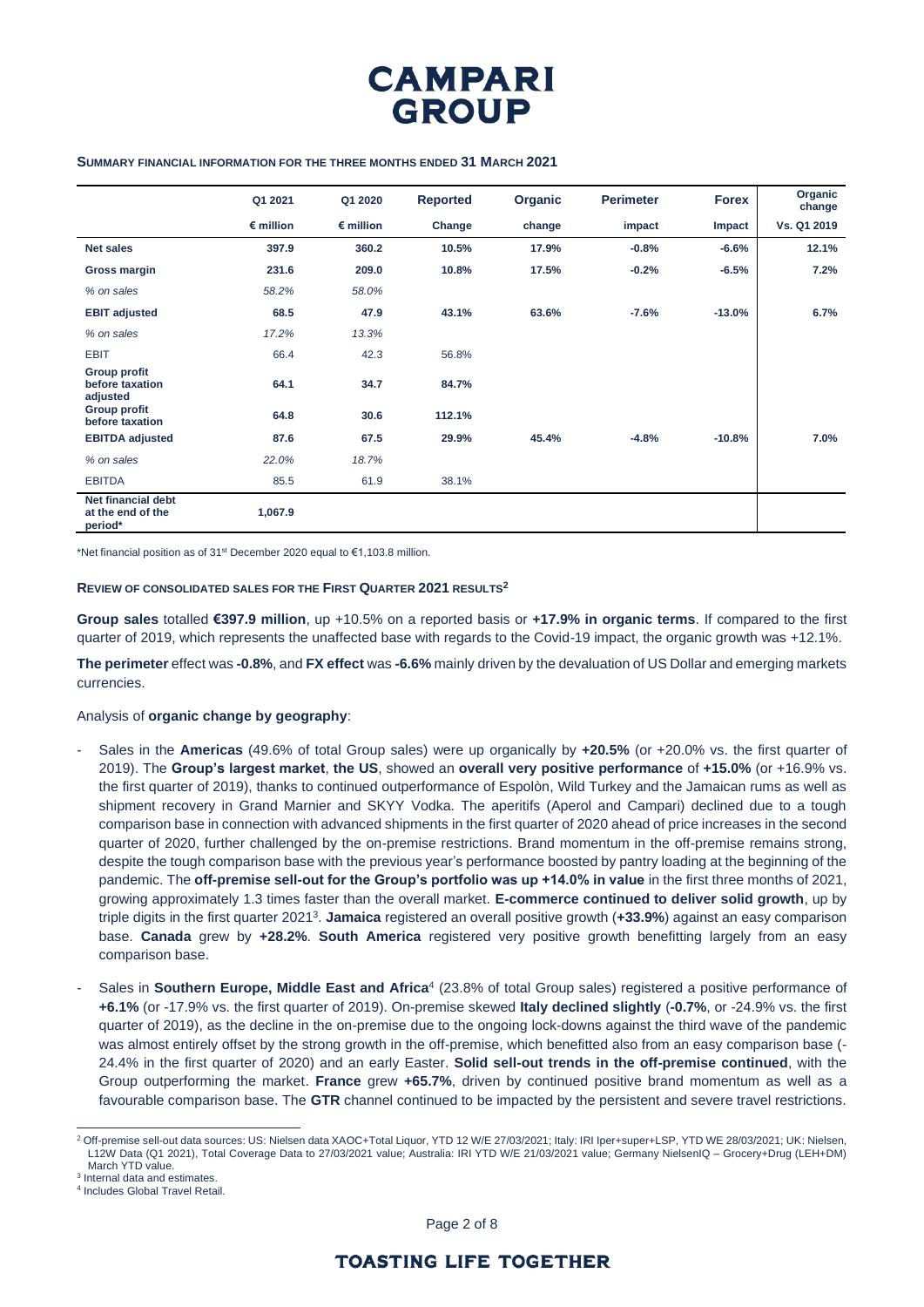

Amongst the **other markets in the region**, **Spain** declined due to continued weakness in the on-premise impacted by lock-downs, whilst **South Africa** grew helped by progressive restocking against an easy comparison base.

- **North, Central and Eastern Europe** (17.3% of total Group sales) grew organically by **+16.3%** (or +23.7% vs. the first quarter of 2019). **Germany** registered a solid growth of **+8.1%** (or +7.5% vs. the first quarter of 2019), thanks to sustained home consumption, further favoured by an easy comparison base and early Easter effect. **Positive off-premise sell-out trends** continued, up by double digits. **The UK** showed a **solid performance** (**+36.2%**), thanks to the good brand momentum in the off-premise which outperformed the market. **E-commerce** continued to grow strongly, up by triple digits<sup>5</sup>. **Russia** was positive (**+25.6%**), as well as the **other markets in the region**.
- Sales in **Asia Pacific** (9.3% of total Group sales) grew organically by **+42.9%** (or +46.0% vs. the first quarter of 2019). **Australia** registered **a strong growth** of **+22.6%** (or +43.6% vs. the first quarter of 2019) despite an unfavourable comparison base. **Sell-out trends in the off-premise remained positive**. **Other markets in the region** showed a very positive result (**+128.6%**), with **Japan**, **New Zealand**, **China** and **South Korea**, benefitting from shipment recovery post route-to-market changes.

#### Analysis of **organic change by brand**:

- **Global Priorities** (57% of total Group sales) registered an organic growth of **+16.2%** (or +11.8% vs. the first quarter of 2019). **Aperol** showed an overall **stable performance** (**+0.1%**) in a low seasonality quarter, penalized by the shipment weakness in the US, due to a tough comparison base in connection with advanced shipments in the first quarter of 2020 ahead of price increases in the second quarter of 2020, as well as lock-downs affecting the on-premise channel. The brand's growth excluding the US is equal to +14.0%. Compared with the first quarter of 2019, Aperol was broadly flat (- 0.1%), with the highly on-premise skewed Italy and GTR largely hit due to the Pandemic. **Excluding Italy and GTR, Aperol's growth is +25.5% vs. the first quarter of 2019**. **Campari** delivered **positive growth** of **+6.5%.** Same as Aperol, Campari's performance was also penalized by the tough comparison base in the US. Excluding the US Campari's growth is equal to +19.8%. Compared with the first quarter of 2019, Campari grew +6.8% thanks to sustained home consumption, compensating declines in on-premise skewed markets and GTR. **Excluding Italy and GTR, Campari's growth is +22.2% vs. the first quarter of 2019**. Off-premise sell-out data continue to be strong across key markets for both Aperol and Campari. **Wild Turkey** showed a strong growth (**+30.9%**, or +14.7% vs. the first quarter of 2019) against an easy comparison base, driven by the core US market, thanks to solid category momentum. **SKYY** showed a shipment recovery (**+10.4%**, or +5.4% vs. the first quarter of 2019) thanks to the core US market driven by brand relaunch, with core outpacing flavours, as well as international markets growing by double-digit. **Grand Marnier** (**+29.7%**, or +16.4% vs. the first quarter of 2019) showed shipment recovery in the core US market, thanks to positive cocktail home consumption trends, further helped by an easy comparison base, as well as positive results in core Canada and France. The growth in the **Jamaican rum portfolio** (**+44.6%**, or +49.8% vs. the first quarter of 2019) was driven by the core US, Canada and the UK.
- **Regional Priorities** (18% of total Group sales) showed a strong performance (**+26.4%**, or +19.7% vs. the first quarter of 2019), with **solid growth of Espolòn** (**+63.9%**, or +82.3% vs. the first quarter of 2019), **Bulldog**, **The GlenGrant**, **Cinzano**, the **Sparkling Wines** (**Mondoro** and **Riccadonna**) and **Forty Creek** compensating the weaknesses of **the bitters portfolio**. Recently acquired brands **Montelobos** and **Bisquit&Dubouché** grew, with the former supported by category momentum in the US, while the latter was helped by a favourable comparison base. The **Rhum Agricole portfolio** (**Trois Rivières** and **Maison la Mauny**) and **Ancho Reyes** declined due to their on-premise skew.
- **Local Priorities** (13% of total Group sales) registered a **positive performance** (**+25.5%**, or +18.6% vs. the first quarter of 2019), as the entire portfolio grew with the exception of Crodino, which was heavily affected by the on-premise closures in the core Italian market, while international markets continued to grow.

### **REVIEW OF FIRST QUARTER 2021 RESULTS**

**Gross margin** totalled **€231.6 million**, corresponding to 58.2% of net sales, up by **+10.8%** in value **on a reported basis**. It **grew organically** by **+17.5%**, slightly lower than topline growth, leading to **-20 bps margin dilution** due to **unfavorable sales mix**, affected by the **outperformance of lower-margin Espolòn**, impacted by the **elevated agave purchase price**. **Organic change of +7.2% vs. the first quarter of 2019**, **-260 bps dilution**, due to **unfavorable sales mix**, driven by the

Page 3 of 8

<sup>5</sup> Internal data and estimates.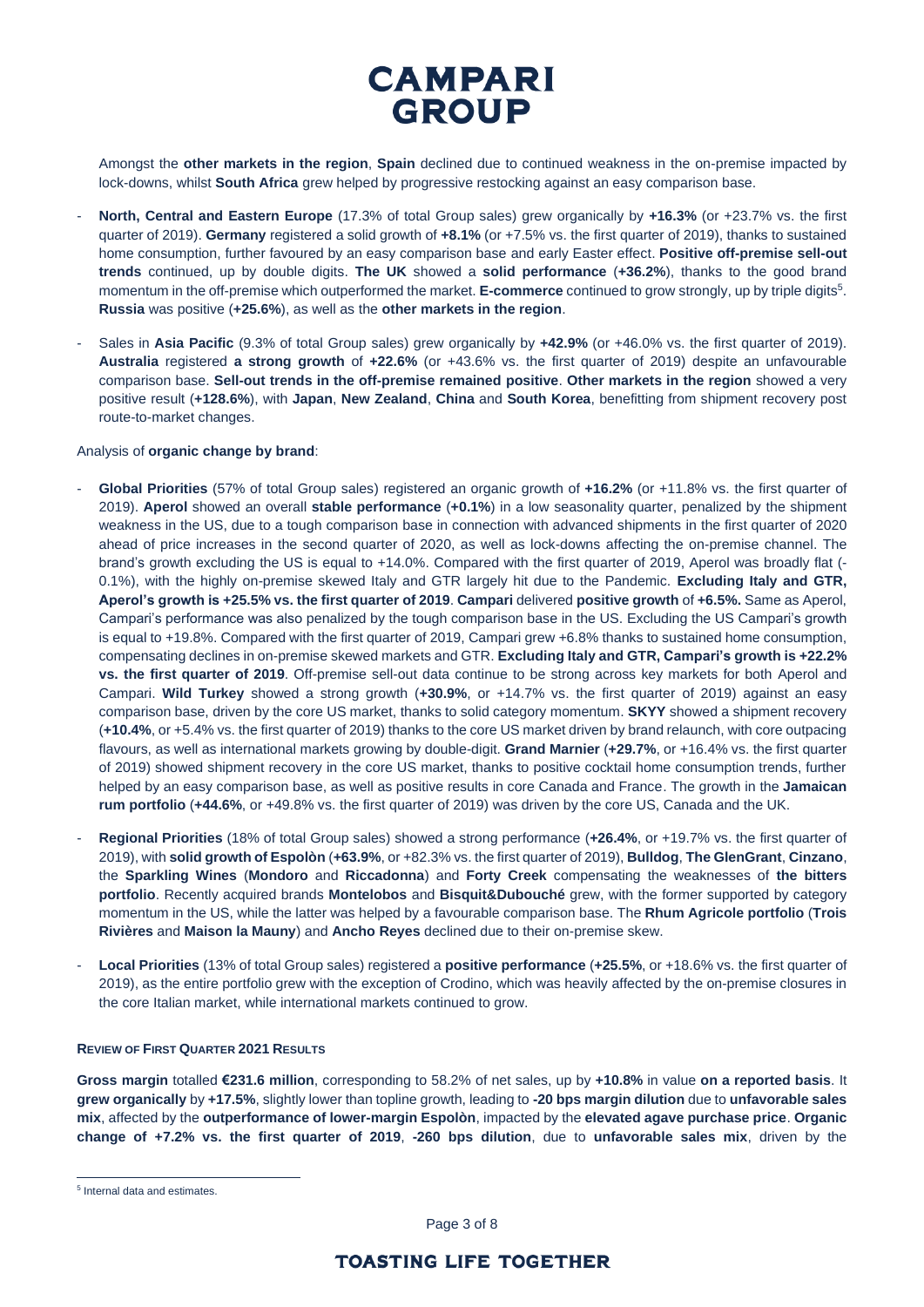**outperformance of Espolòn** and low-margin local priority brands, combined with the underperformance of certain aperitifs (Crodino in the Italian market).

**Advertising and Promotion spending** (**A&P**) was **€62.6 million**, corresponding to 15.7% of net sales, up by **+9.6%** in value **on a reported basis**. **It increased organically** by **+14.7%**, lower than topline, driving **+40 bps margin accretion** in a low seasonality quarter. During the quarter, A&P investments remained mostly **focused on digital and off-premise activations**. Organic change was **+9.3% vs. the first quarter of 2019**, **+40 bps accretion**.

**CAAP** (Contribution after A&P) was **€169.0 million**, corresponding to 42.5% of net sales, up by **+11.3%** in value **on a reported basis** (up **organically** by **+18.5%**). Organic change was **+6.4% vs. the first quarter of 2019**, **-220 bps dilution**.

**Selling, general and administrative costs** (**SG&A**) totalled **€100.5 million**, corresponding to 25.3% of net sales, **-3.3%** in value **on a reported basis**. **Organically**, they declined by **-2.2% in value** compared with the first quarter of 2020, which was not yet impacted by cost mitigation actions (+8.7% increase in the first quarter of 2020). The **margin accretion was +490 bps** driven by strong topline growth. The organic change was **+6.2% vs. the first quarter of 2019**, mainly **driven by route-tomarket changes**, **margin accretion of +130 bps** driven by strong topline growth.

**EBIT adjusted** was **€68.5 million**, corresponding to 17.2% of net sales, up by **+43.1%** in value **on a reported basis**. It **grew organically** by **+63.6% in value**, with **+520 bps margin accretion**, largely due to an **easy comparison base** (-35.3% and - 620 bps in the first quarter of 2020). The organic growth was **+6.7% vs. the first quarter of 2019**, with **-90 bps dilution**, largely driven by **unfavourable sales mix**. The **perimeter effect** on EBIT adjusted was **-7.6%** (or **-€3.6 million**), generating **-80 bps dilution** mainly due to the discontinuation of the distribution of agency brands and the tail-end effect from the consolidation of the newly acquired businesses structures (SG&A costs generating -90 bps dilution). The **forex effect** on EBIT adjusted was **-13.0%** (or **-€6.2 million**), due to the **strong devaluation of almost all key Group's currencies against the Euro**, in particular the US Dollar, generating a **margin dilution of -50 bps**, due to unfavourable country mix as well as hyperinflation effect in Argentina.

**Operating adjustments** were negative at **€(2.1) million**, mainly attributable to the tail-end effects of restructuring initiatives.

**EBITDA adjusted** was **€87.6 million**, up by **+29.9%** in value **on a reported basis** (**up organically +45.4%**), corresponding to 22.0% of net sales.

**EBIT** (16.7% of net sales) and **EBITDA** (21.5% of net sales) were at **€66.4 million** and **€85.5 million** respectively.

**Net financial costs** were **€3.4 million**, €9.4 million lower vs. the first quarter of 2020, **mainly due to positive variance from exchange effects** for **€6.3 million** (€3.2 million gain vs. €3.1 million loss for the first quarter of 2020). **Excluding the exchange gain**, the **net financial charges were €6.6 million** (vs. €9.7 million for the first quarter of 2020), showing a **decrease of €3.1 million**, despite the **higher average level of net debt** (**€1,085.9 million** vs. €832.3 million in the first quarter of 2020), thanks to a **lower average cost of net debt** (**2.4%** vs. 4.7% in the first quarter of 2020). This decrease is mainly attributable to a **lower average coupon for long-term debt**, thanks to the liability management activities carried out in 2020, and lower negative carry effect.

The **profit related to associates and joint ventures** was **€2.3 million**, mainly due to the gain generated by the re-assessment of the Group's participation in the South Korean joint venture for which the Group acquired a controlling stake in January 2021.

**Group profit before taxation** was **€64.8 million**, **up +112.1%**. **Group profit before taxation adjusted**, excluding operating and financial adjustments as well as the non-recurring fair value measurement of the South Korean joint venture investment for a total net positive amount of €0.7 million, was **€64.1 million**, up **+84.7%**.

**Net financial debt** was **€1,067.9 million** as of 31 March 2021, **down by €35.8 million** vs. 31 December 2020 (€1,103.8 million), thanks to the **positive free cash flow generated by the business**.

**Net financial debt to EBITDA adjusted ratio was 2.5x** as of 31 March 2021, **down from 2.8x** as of 31 December 2020, thanks to **the positive cash generation** and the **solid growth in EBITDA adjusted** in the first quarter of 2021.

### **NEW DEVELOPMENTS**

**INTRODUCING RARE DIVISION, A NEW DEDICATED APPROACH TO ENGAGE TRADE AND HIGH-END CONSUMERS IN THE US AND KEY GLOBAL MARKETS**

With the launch of RARE, a new dedicated division for the development of high-end propositions, Campari Group has the **ambition** to **become a top purveyor of luxury offerings in the US and key global markets**. Through this strategic initiative,

Page 4 of 8

## **TOASTING LIFE TOGETHER**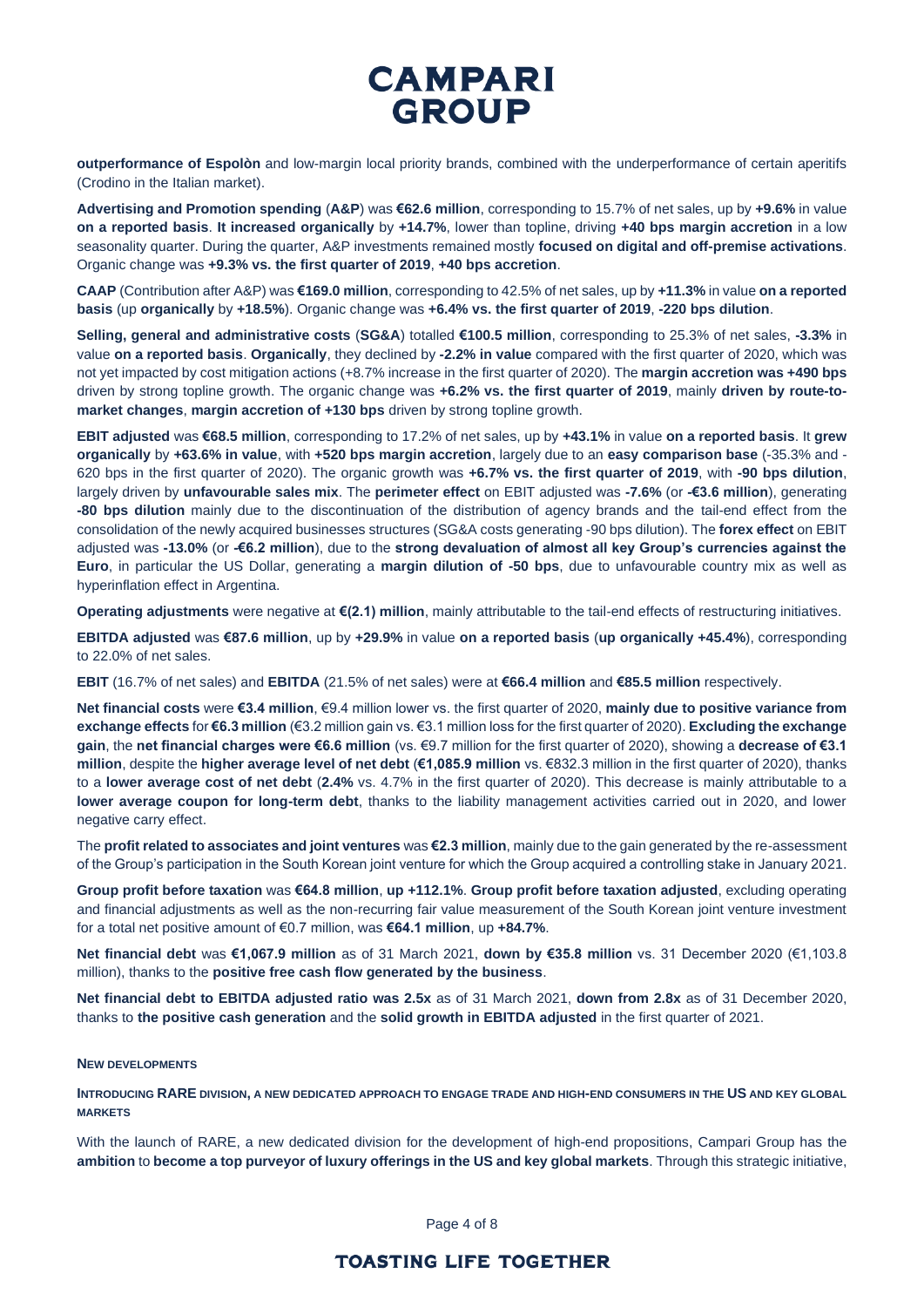Campari Group aims at **unlocking and accelerating the growth of its existing and future super premium and above portfolio**, seeking a **new dedicated approach to brand building and route-to-market**.

In the US, RARE will focus on **three product tiers**: *Opulent*, **top tier luxury offerings** that allow Campari to engage with high net-worth individuals; *Boutique*, **niche products** that allow Campari to engage with 'in the know' consumers, spirits connoisseurs and bartenders; *Signature*, **foundational super premium offerings**, with award winning propositions within the largest and fastest growing categories in the US.

Beyond the US, a deployment of the RARE initiative is planned into select European markets and Australia as well as on ecommerce, enriched with the finest expressions from the Group's portfolio of leading brands.

### **FILING OF DOCUMENTATION**

The additional financial information at March 31<sup>st</sup>, 2021 has been made available to the general public on the 'Investors' section of the Company's website http://www.camparigroup.com/en/page/investors and by all other means allowed by applicable regulations.

Moreover, the documentation has been filed through 'Loket AFM' with the Dutch Authority for the Financial Markets (Autoriteit Financiële Markten – AFM), which makes it available on its website at www.afm.nl.

*The Board of Directors is responsible for preparing the three months report, inclusive of the three months condensed consolidated financial statements and the report on operations at March 31st, 2021, in accordance with the Dutch Financial Supervision Act and the applicable International Financial Reporting Standards (IFRS) for interim reporting, IAS 34-'Interim Financial Reporting'*

#### *Disclaimer*

*This press release contains certain forward-looking statements relating to Campari and the Campari Group. All statements included in this press release concerning activities, events or developments that we expect, believe or anticipate will or may occur in the future are forward-looking statements. Forward-looking statements are based on current expectations and projections about future events and involve known and unknown risks, uncertainties and other factors, including, but not limited to, the following: volatility and deterioration of capital and financial markets, changes in general economic conditions, economic growth and other changes in business conditions, changes in government regulation and other economic, business and competitive factors affecting the businesses of Campari Group. Such factors include, but are not limited to: (i) changes in the laws, regulations or policies of the countries where Campari Group operates; (ii) the adoption, both at a global level and in the countries where Campari Group operates, of restrictive public policies that have an impact on the production, distribution, marketing, labelling, importation, price, sale or consumption of alcoholic products; (iii) long-term changes in consumers' preferences and tastes, social or cultural trends resulting in a reduction in the consumption of products of the Campari Group as well as in purchasing patterns and the ability of Campari Group to anticipate these changes in the marketplace; and (iv) increased production costs and volatility of raw materials' prices.*

*Therefore, Campari and its affiliates, directors, advisors, employees and representatives, expressly disclaim any liability whatsoever for such forward-looking statements.*

*These forward-looking statements speak only as of the date of this document and Campari does not undertake an obligation to update or revise any forward-looking statement, whether as a result of new information, future events and developments or otherwise, except as required by law.*

Page 5 of 8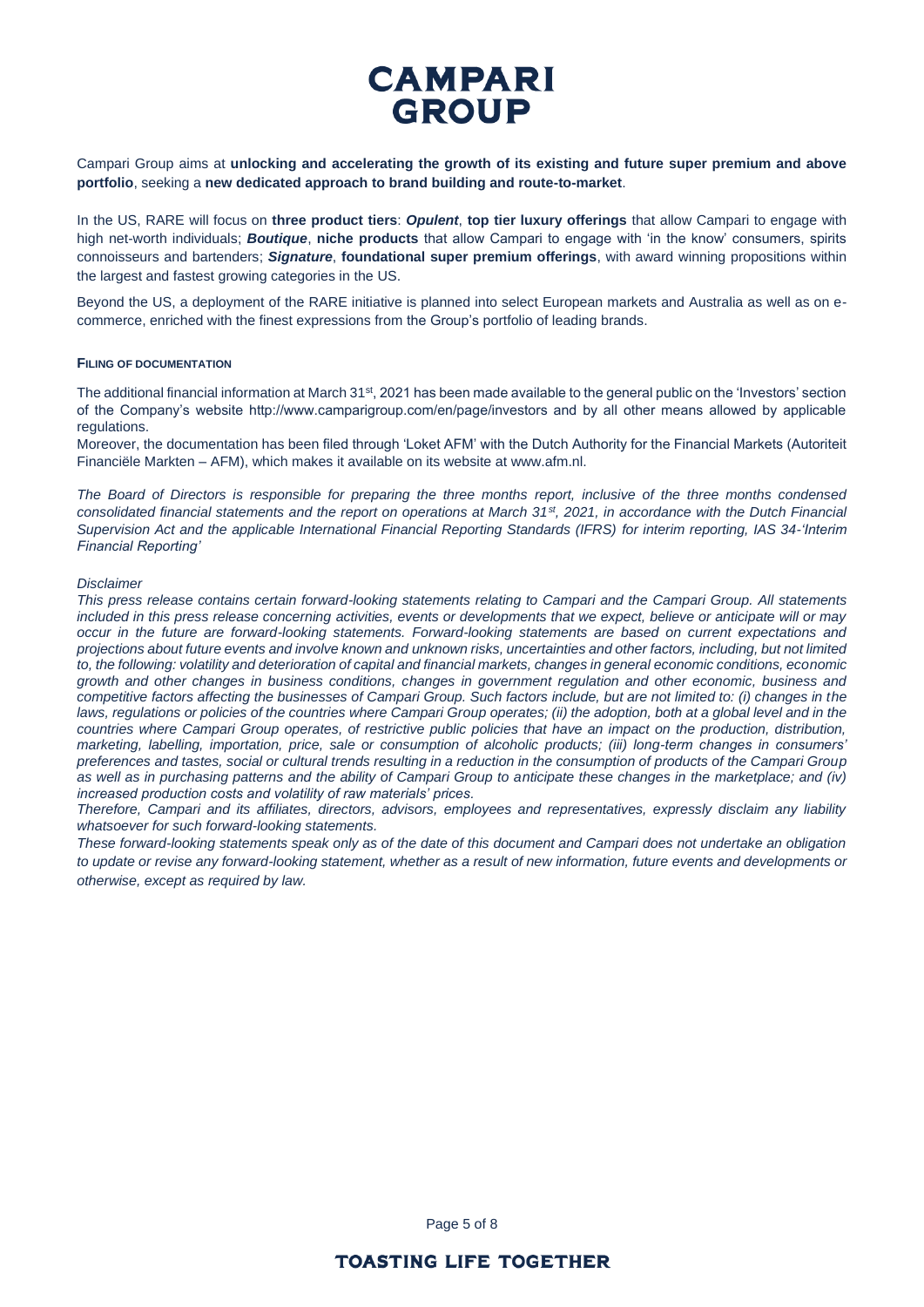### **ANALYST CONFERENCE CALL**

At **1:00 pm (CET) today, May 4th, 2021**, Campari's management will hold a conference call to present the Group's results for the Group's First Quarter 2021. To participate, please dial one of the following numbers:

- **from Italy: (+39) 02 805 88 11**
- **from abroad: + 44 121 281 8003**

The **presentation slides** can be downloaded before the conference call from the main investor relations page on Campari Group's website, at [https://www.camparigroup.com/en/page/investors.](https://www.camparigroup.com/en/page/investors)

A **recording of the conference call** will be available from today, May 4<sup>th</sup>, until Thursday May 11<sup>th</sup>, 2021, calling the following number:

• **(+39) 02 8020987**  (Access code: **700973#**) (PIN: **973#**)

#### **FOR FURTHER INFORMATION**

| <b>Investor Relations</b>       |                         |                                     |
|---------------------------------|-------------------------|-------------------------------------|
| Chiara Garavini                 | Tel. +39 02 6225330     | Email: chiara.garavini@campari.com  |
| Jing He                         | Tel. +39 02 6225832     | Email: jing.he@campari.com          |
| <b>Thomas Fahey</b>             | Tel. +44 (0)20 31009618 | Email: thomas.fahey@campari.com     |
| <b>Francesco Pintus</b>         | Tel. +39 02 6225416     | Email: francesco.pintus@campari.com |
|                                 |                         |                                     |
| <b>Corporate Communications</b> |                         |                                     |
| <b>Enrico Bocedi</b>            | Tel. +39 02 6225680     | Email: enrico.bocedi@campari.com    |
|                                 |                         |                                     |

<https://www.camparigroup.com/en/page/investors> http://www.camparigroup.com/en <http://www.youtube.com/campariofficial> <https://twitter.com/campari>

#### Visit *[Our Story](https://youtu.be/ilNVsU9Cigo)*

#### **ABOUT C[AMPARI](https://www.camparigroup.com/en) GROUP**

Campari Group is a major player in the global spirits industry, with a portfolio of over 50 premium and super premium brands, spreading across Global, Regional and Local priorities. Global Priorities, the Group's key focus, include **Aperol, Campari, SKYY**, **Grand Marnier, Wild Turkey** and **Appleton Estate**. The Group was founded in 1860 and today is the sixth-largest player worldwide in the premium spirits industry. It has a global distribution reach, trading in over 190 nations around the world with leading positions in Europe and the Americas. Campari Group's growth strategy aims to combine organic growth through strong brand building and external growth via selective acquisitions of brands and businesses.

Headquartered in Milan, Italy, Campari Group operates in 22 production sites worldwide and has its own distribution network in 22 countries. Campari Group employs approximately 4,000 people. The shares of the parent company Davide Campari-Milano N.V. (Reuters CPRI.MI - Bloomberg CPR IM) have been listed on the Italian Stock Exchange since 2001. For more information: [http://www.camparigroup.com/en.](http://www.camparigroup.com/en) Please enjoy our brands responsibly.

**- Appendix to follow -**

Page 6 of 8

## **TOASTING LIFE TOGETHER**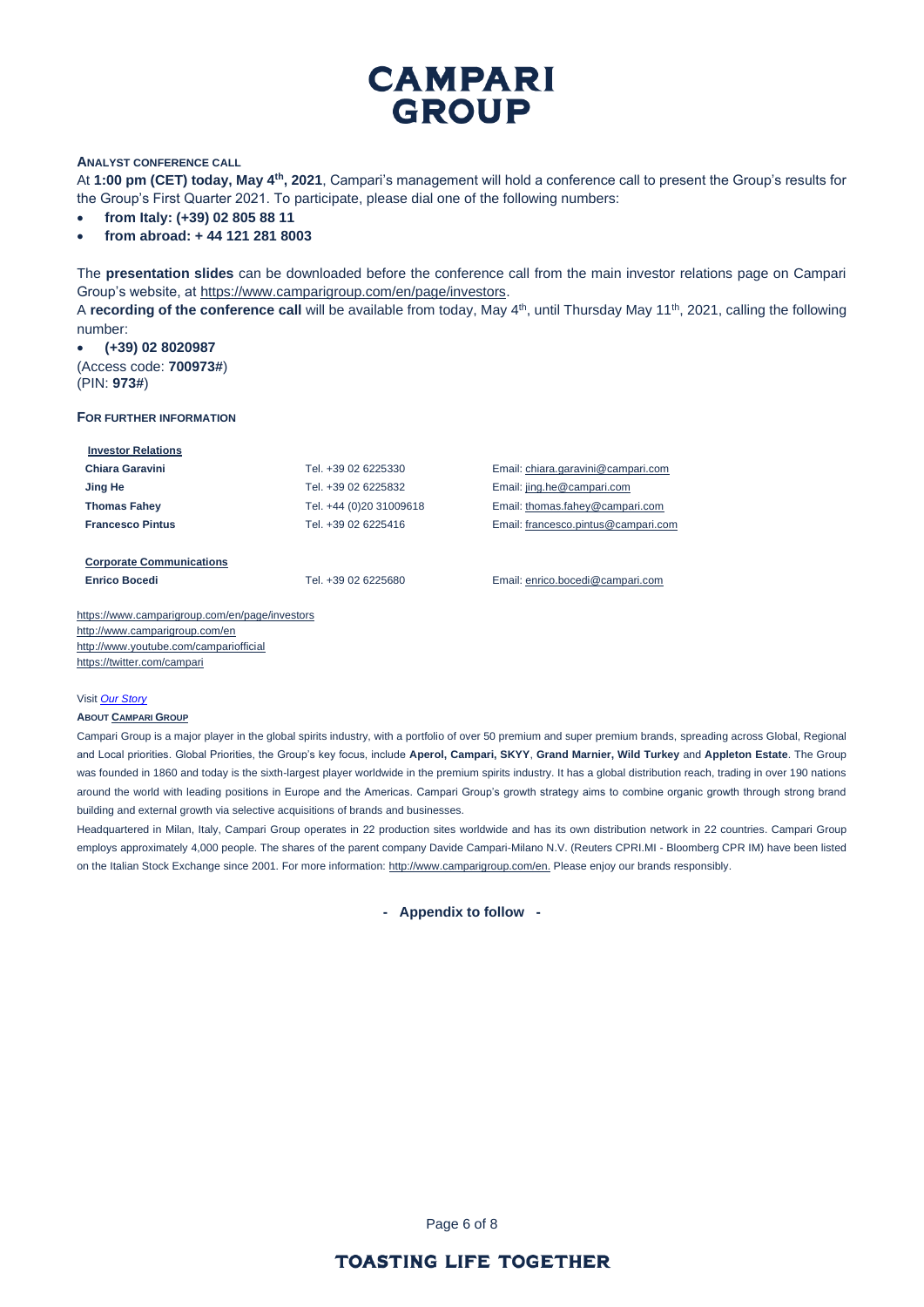## **CAMPARI GROUP**

### **Consolidated net sales breakdown by brand for the first quarter 2021**

|                            | % on Group<br>sales | % change vs Q1 2020, of which: | vs Q1<br>2019 |                    |                         |         |
|----------------------------|---------------------|--------------------------------|---------------|--------------------|-------------------------|---------|
|                            |                     | total                          | organic       | external<br>growth | exchange<br>rate effect | organic |
| <b>Global Priorities</b>   | 56.9%               | 8.6%                           | 16.2%         | 0.0%               | $-7.6%$                 | 11.8%   |
| <b>Regional Priorities</b> | 18.1%               | 19.8%                          | 26.4%         | 1.5%               | $-8.1%$                 | 19.7%   |
| <b>Local Priorities</b>    | 13.2%               | 24.0%                          | 25.5%         | 0.0%               | $-1.4%$                 | 18.6%   |
| Rest of portfolio          | 11.7%               | $-4.6%$                        | 7.9%          | $-7.5%$            | $-5.0\%$                | $-0.6%$ |
| Total                      | 100.0%              | 10.5%                          | 17.9%         | $-0.8%$            | $-6.6%$                 | 12.1%   |

### **Consolidated net sales by geographic area for the first quarter 2021**

|                                                 | Q1 2021            |               | Q1 2020            |        | $\%$   |
|-------------------------------------------------|--------------------|---------------|--------------------|--------|--------|
|                                                 | $\epsilon$ million | $\frac{0}{0}$ | $\epsilon$ million | $\%$   | Change |
| Americas                                        | 197.3              | 49.6%         | 182.2              | 50.6%  | 8.3%   |
| SEMEA (Southern Europe, Middle East and Africa) | 94.6               | 23.8%         | 84.5               | 23.4%  | 12.1%  |
| North, Central & Eastern Europe                 | 68.8               | 17.3%         | 68.7               | 19.1%  | 0.1%   |
| Asia Pacific                                    | 37.2               | 9.3%          | 24.8               | 6.9%   | 50.0%  |
| <b>Total</b>                                    | 397.9              | 100.0%        | 360.2              | 100.0% | 10.5%  |

|                                                 |       | vs Q1 2019 |                           |                         |          |
|-------------------------------------------------|-------|------------|---------------------------|-------------------------|----------|
| Breakdown of % change                           | total | organic    | external<br><b>arowth</b> | exchange<br>rate effect | organic  |
| Americas                                        | 8.3%  | 20.5%      | $0.0\%$                   | $-12.3%$                | 20.0%    |
| SEMEA (Southern Europe, Middle East and Africa) | 12.1% | 6.1%       | 6.3%                      | $-0.3%$                 | $-17.9%$ |
| North, Central & Eastern Europe                 | 0.1%  | 16.3%      | $-12.1%$                  | $-4.1%$                 | 23.7%    |
| Asia Pacific                                    | 50.0% | 42.9%      | 0.8%                      | 6.3%                    | 46.0%    |
| <b>Total</b>                                    | 10.5% | 17.9%      | $-0.8%$                   | $-6.6%$                 | 12.1%    |

## **TOASTING LIFE TOGETHER**